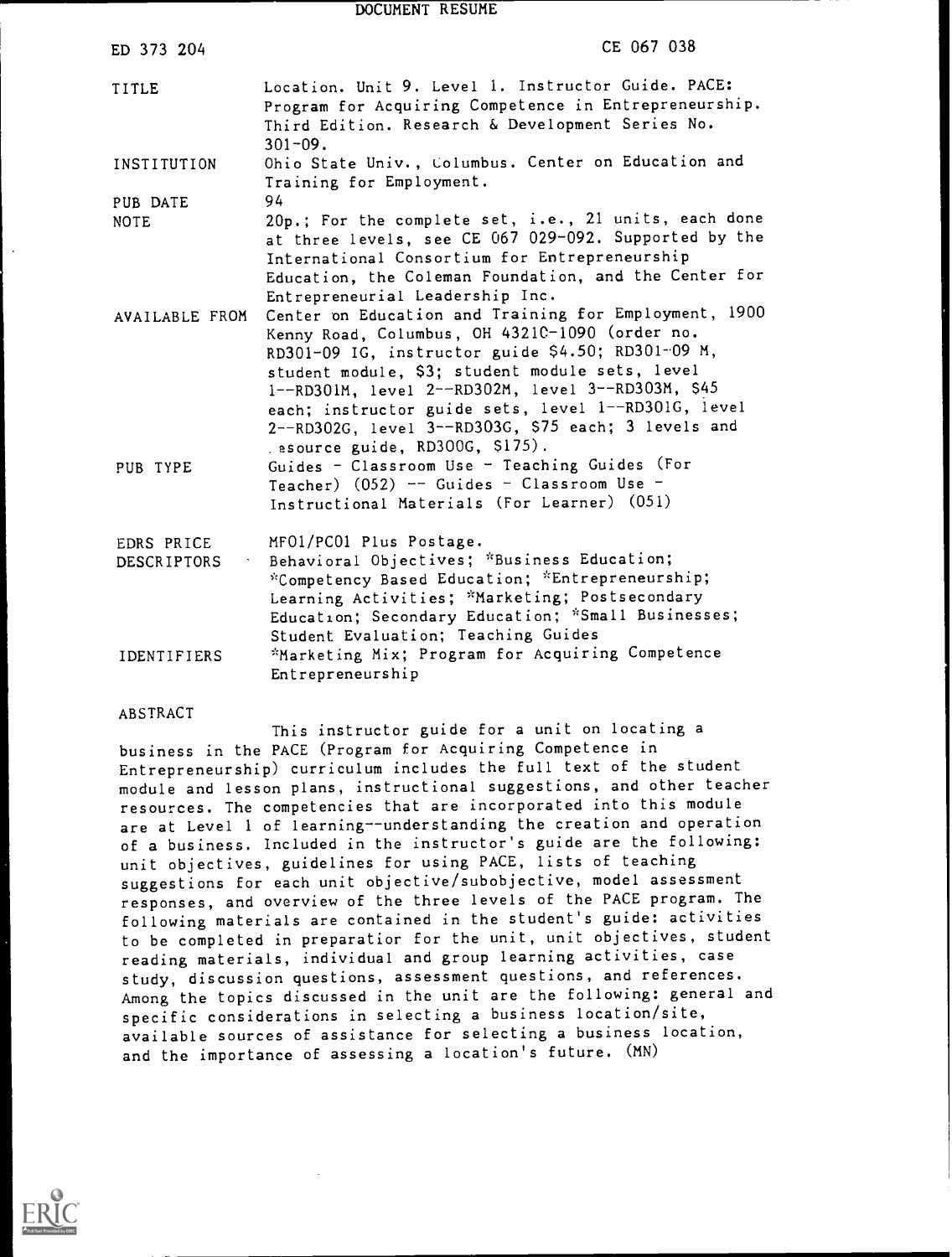

## Objectives:

- Explain the importance of "place" in the marketing mix.
- Identify factors that affect site choices.
- Identify sources of help available for selecting a business site.

U S DEPARTMENT OF EDUCATION EQUICATIONAL RESOURCES INFORMATION

 $\mathcal{L}O$ 

 $\frac{8}{2}$ 

٦١

- CENTER 1ERIC, CI This document has been tortodurrol .Fs received from the person or organization.<br>Originating it
- O Minor changes have heen made to improve inproduction quality

Points of view or opinions stated in this<br>document do not necussarily recre ient<br>official OERI position or policy

"PERMISSION TO REPRODUCE THIS MATERIAL HAS BEEN GRANTED BY



TO THE EDUCATIONAL RESOURCES INFORMATION CENTER (ERIC)"



Unit 9 Location Level 1

### HOW TO USE PACE

- Use the objectives as a pretest. If a student is able to meet the objectives, ask him or her to read and respond to the assessment questions in the back of the module.
- Duplicate the glossary from the Resource Guide to use as a handout.
- Use the teaching outlines provided in the Instructor Guide for assistance in focusing your teaching delivery. . . . . . left side of each outline page lists objectives with the corresponding headings (margin questions) from the unit. Space is provided for you to add your own suggestions. Try to increase student involvement in as many ways as possible tt foster an interactive learning process.
- When your students are ready to do the Activities, assist them in selecting those that you feel would be the most beneficial to their growth in entrepreneurship.
- Assess your students on the unit content when they indicate they are ready. You may choose written or verbal assessments according to the situation. Model responses are provided for each module of each unit. While these are suggested responses, others may be equally valid.

2

BEST COPY AVAILABLE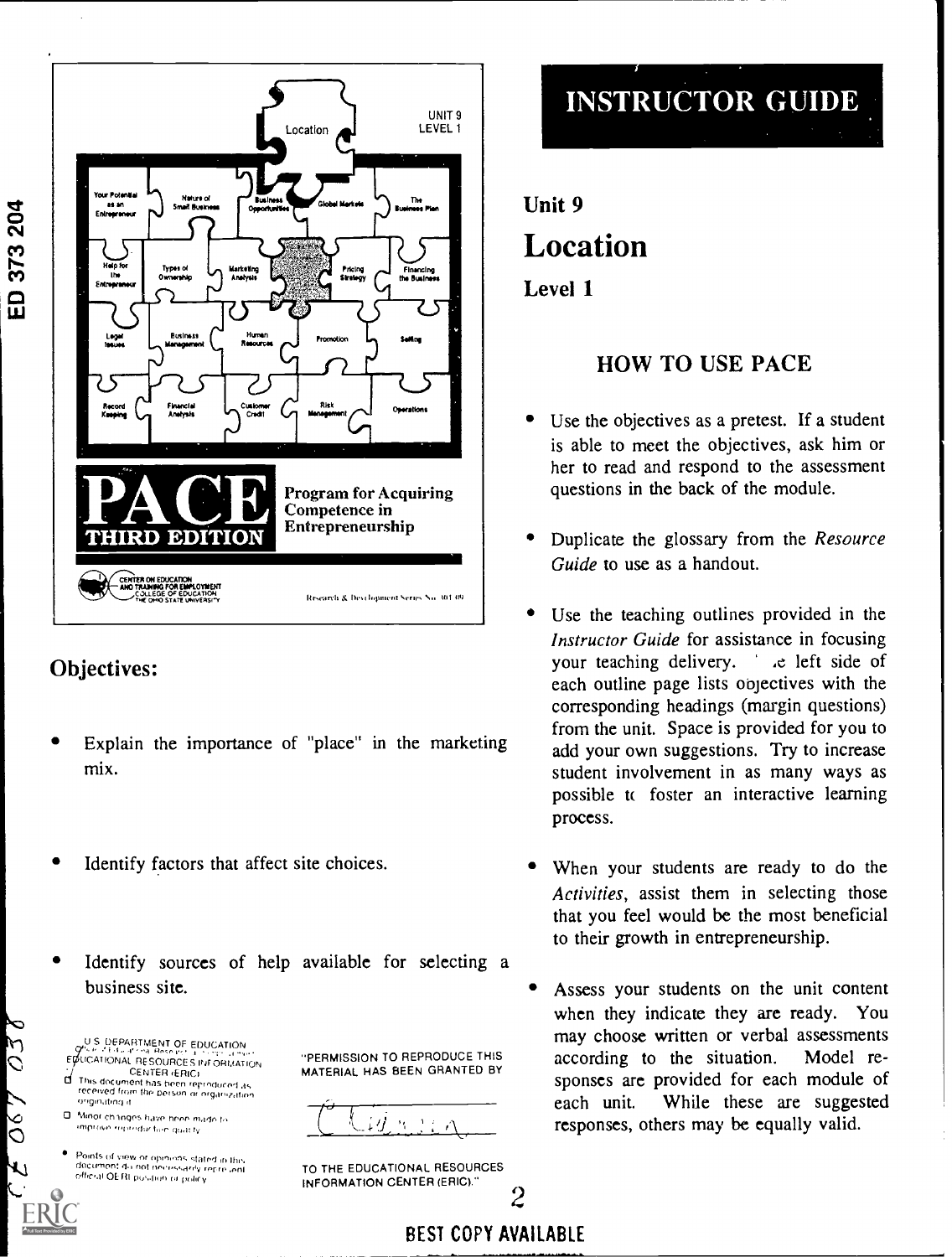| <b>Objectives</b> |                                                                                       | <b>Teaching Suggestions</b>                                                                                                                                                                                                                                                                                                                                                                                                             |  |
|-------------------|---------------------------------------------------------------------------------------|-----------------------------------------------------------------------------------------------------------------------------------------------------------------------------------------------------------------------------------------------------------------------------------------------------------------------------------------------------------------------------------------------------------------------------------------|--|
|                   | 1. EXPLAIN THE IMPORTANCE<br>OF "PLACE" IN THE<br><b>MARKETING MIX</b>                |                                                                                                                                                                                                                                                                                                                                                                                                                                         |  |
|                   | How important is location in the<br>marketing mix?                                    | Briefly review the four elements of the marketing mix (product,<br>price, promotion, and place). Next, refer to Conrad Hilton's<br>famous response to the question "What are the most important<br>factors that contribute to the success of a business?" (The<br>response was "Location, location, and most important of all,<br>location!"). List the main types of businesses and introduce<br>students to various location factors. |  |
|                   | What about the future?                                                                | Help students understand why location decisions affect both the<br>short-term and long-term future of a business.                                                                                                                                                                                                                                                                                                                       |  |
|                   | 2. IDENTIFY FACTORS THAT<br>AFFECT SITE CHOICES                                       |                                                                                                                                                                                                                                                                                                                                                                                                                                         |  |
|                   | What general factors should be<br>considered when selecting a busi-<br>ness location? | Use a chalkboard or an overhead to list the general factors that<br>affect the location choice. Under each factor, outline related<br>issues (e.g., economics—employment, industry configuration,<br>seasonality factors, business traffic in the area, income trends,<br>$etc.$ )                                                                                                                                                      |  |
|                   | What specific factors should be<br>considered when selecting a busi-<br>ness site?    | Extend the above suggestion to list retailers, wholesalers, service<br>firms, and manufacturers. Have students offer their own opin-<br>ions on what factors specific to each business should be consid-<br>ered when choosing business sites.                                                                                                                                                                                          |  |
|                   | 3. IDENTIFY SOURCES OF HELP<br><b>AVAILABLE FOR SELECTING</b><br>A BUSINESS SITE      |                                                                                                                                                                                                                                                                                                                                                                                                                                         |  |
|                   | What help is available for select-<br>ing a business location?                        | The objective of this section is to familiarize students with<br>sources of help available to entrepreneurs making location deci-<br>sions. The idea is to acquaint students with what outside help is<br>available and how to obtain it, rather than memorizing names of<br>associations and publications. Encourage them to explore addi-<br>tional sources.                                                                          |  |



 $\bullet$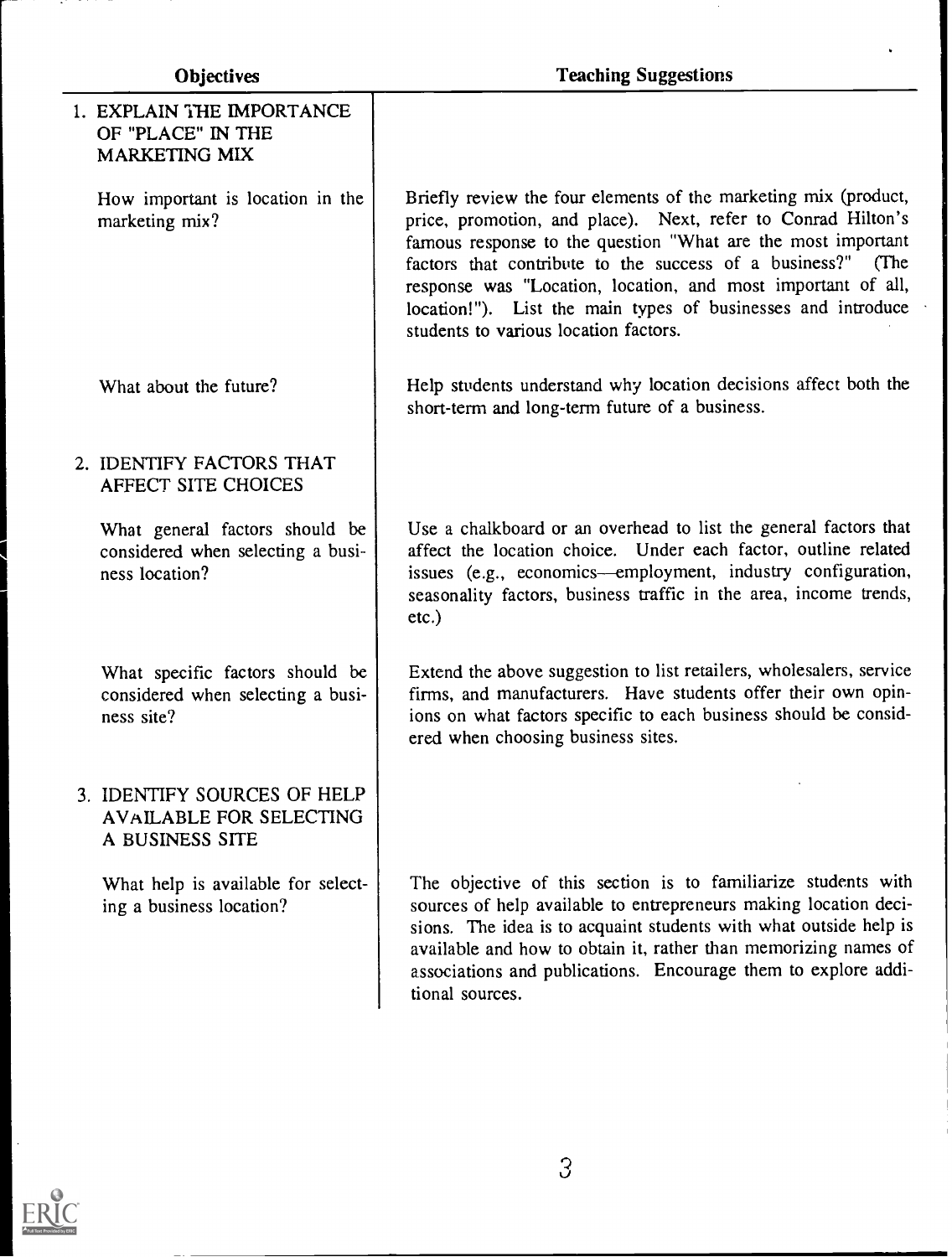#### MODEL ASSESSMENT RESPONSES

- 1. Location is a critical success factor for many businesses (e.g., clothing stores, dry cleaning stores, gas stations, restaurants, etc.). However, wholesalers, manufacturers, construction businesses and tax and accounting offices have more flexibility to choose a business site off the beaten path. Location choice is a key decision for the success of the business. A poor location decision can spell business failure even before the business is started.
- 2. Entrepreneurs consider the following general factors when exploring business sites: (1) assessing economic factors of the area, such as employment and growth potential in the industry, seasonality patterns, business traffic in the area (i.e., businesses moving in and out of the area), income levels, infrastructure (i.e., highways, railroads, air lines, etc.); (2) layout for operations; (3) identifying population segments which are potential target consumers, population traffic in the area, and population growth rates; (4) thoroughly evaluating direct and indirect competition, such as new businesses started recently, businesses which exit the market, competition management and strategies; and (5) public transportation.
- 3. Before choosing a location for your business, you should consider specific factors that pertain to your business. For example, most retailers need convenient parking facilities to attract customers. Parking becomes critical, especially for retailers located in shopping centers. In addition, retail firms need to consider the compatibility of their business with other neighboring firms.

Wholesalers are interested in accessibility to major roads, rail lines, and sometimes airports. Also, proper facilities for inventory purposes, local zoning regulations, and community perceptions have to be assessed carefully.

Service firms often choose to be located close to shopping centers or other compatible businesses. For example, dry cleaners benefit from being close to drug stores because shoppers like to satisfy multiple needs per stop.

Manufacturers have to consider most of the same factors as wholesalers. Also, distance to suppliers and purchasers, as well as proximity to utility hook-ups are critical success factors.

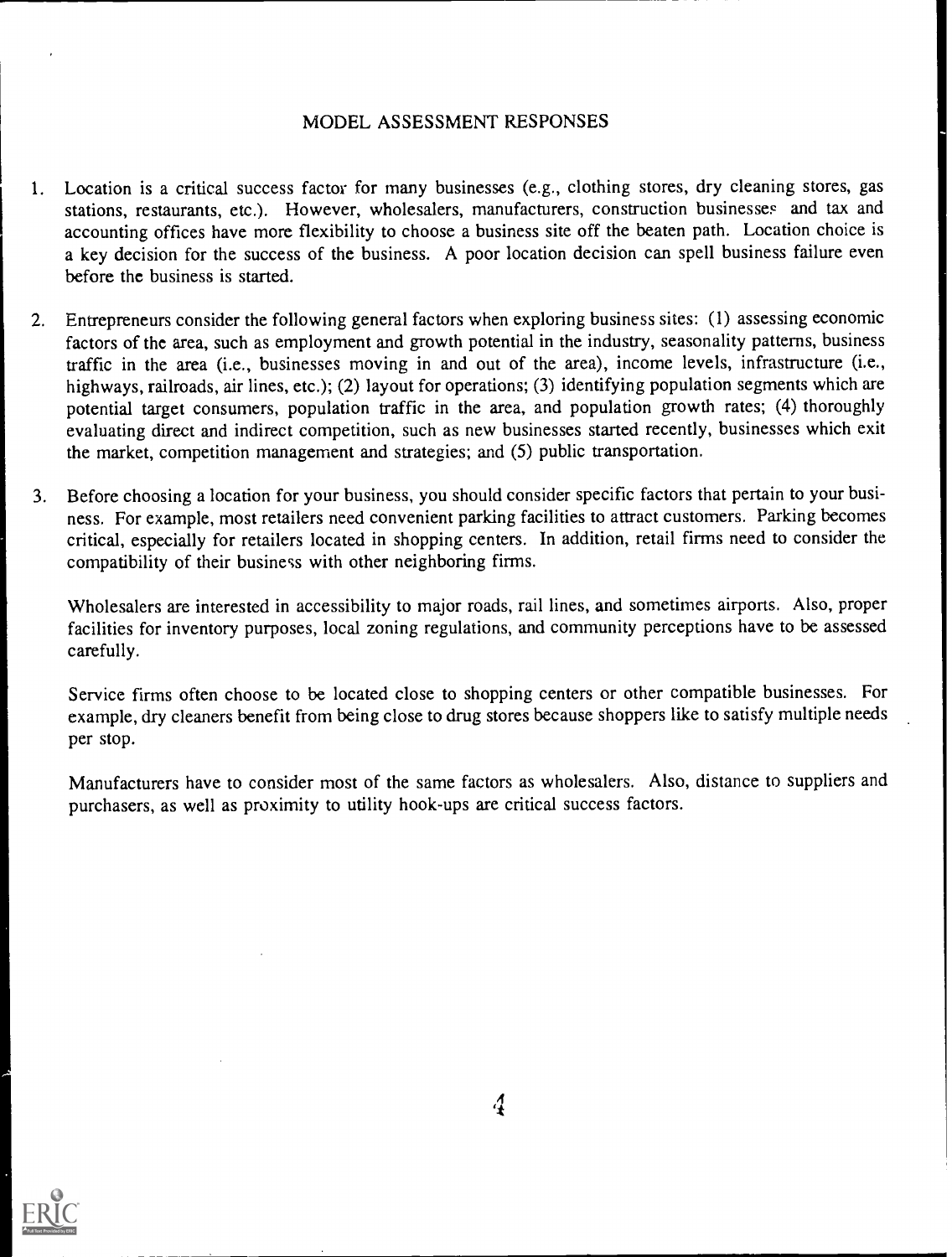

# Program for Acquiring Competence in Entrepreneurship

Incorporates the needed competencies for creating and operating a small business at three levels of learning, with experiences and outcomes becoming progressively more advanced.

Level  $1$  — Understanding the creation and operation of a business.

1111 Million March 1111 Million March 1111 Million March 1111 Million March 1111 Million March 1111 Million Ma

- Level  $2$  Planning for a business in your future.
- Level  $3$  Starting and managing your own business.

Self-contained Student Modules include: specific objectives, questions supporting the objectives, complete content in form of answers to the questions, case studies, individual activities, group activities, module assessment references. Instructor Guides include the full text of each student module and lesson plans, instructional suggestions, and other resources. PACE, Third Edition, Resource Guide includes teaching strategies, references, glossary of terms, and a directory of entrepreneurship assistance organizations.

> For information on PACE or to order, contact the Publications Department at the Center on Education and Training for Employment, 1900 Kenny Road, Columbus, Ohio 43210-1090 (614) 292-4353, (8(X)) 848-4815.

Support for PACE, Third Edition provided in whole or in part by:

International Consortium for Entrepreneurship Education and

International Enterprise Academy Center on Education and Training for Employment The Ohio State University

5

The Coleman Foundation

Center for Entrepreneurial Leadership Inc. Ewing Marion Kauffman Foundation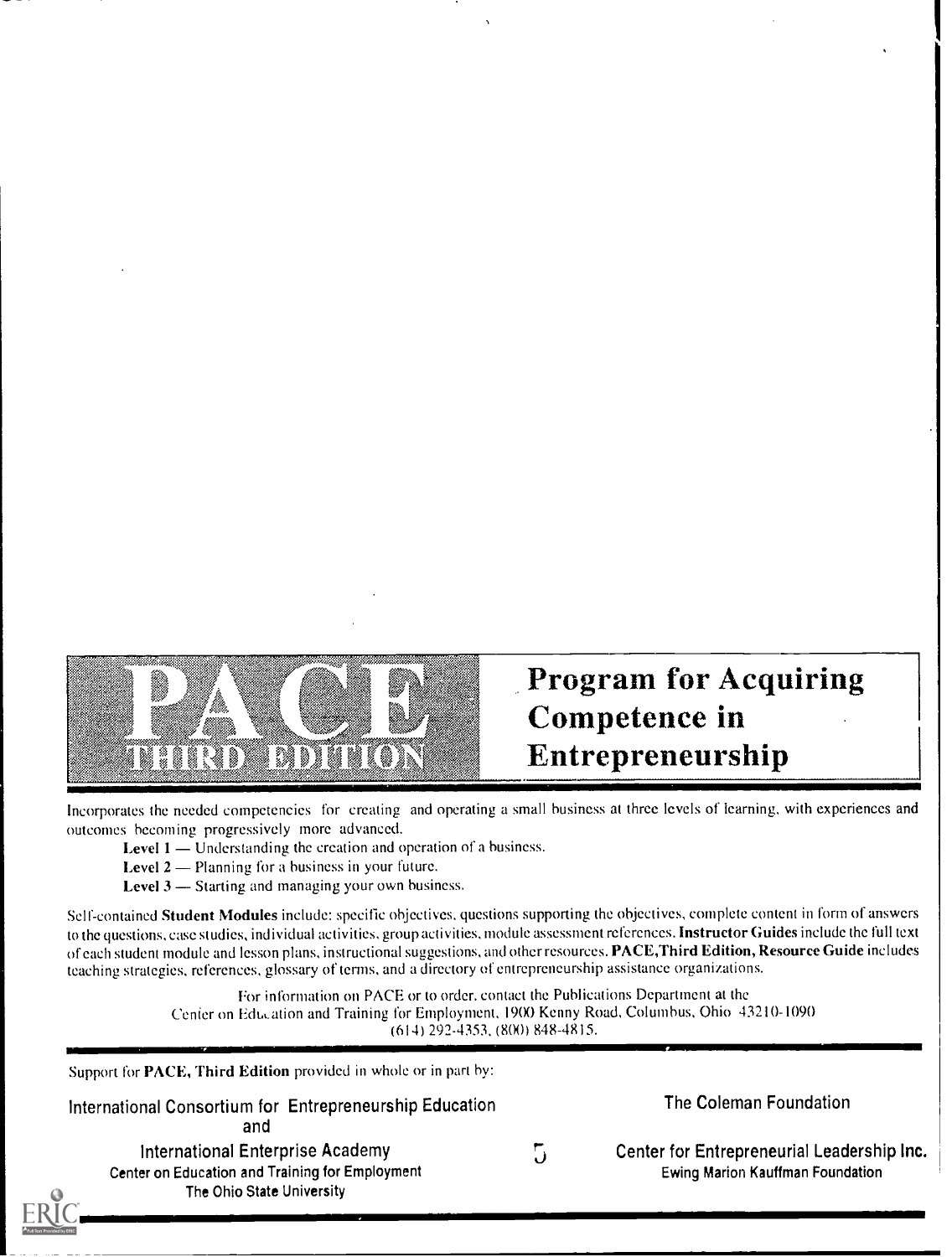

CENTER ON EDUCATION AND TRAINING FOR EMPLOYMENT COLLEGE OF EDUCATION THE OHIO STATE UNIVERSITY

Research & Development Series No. 301-09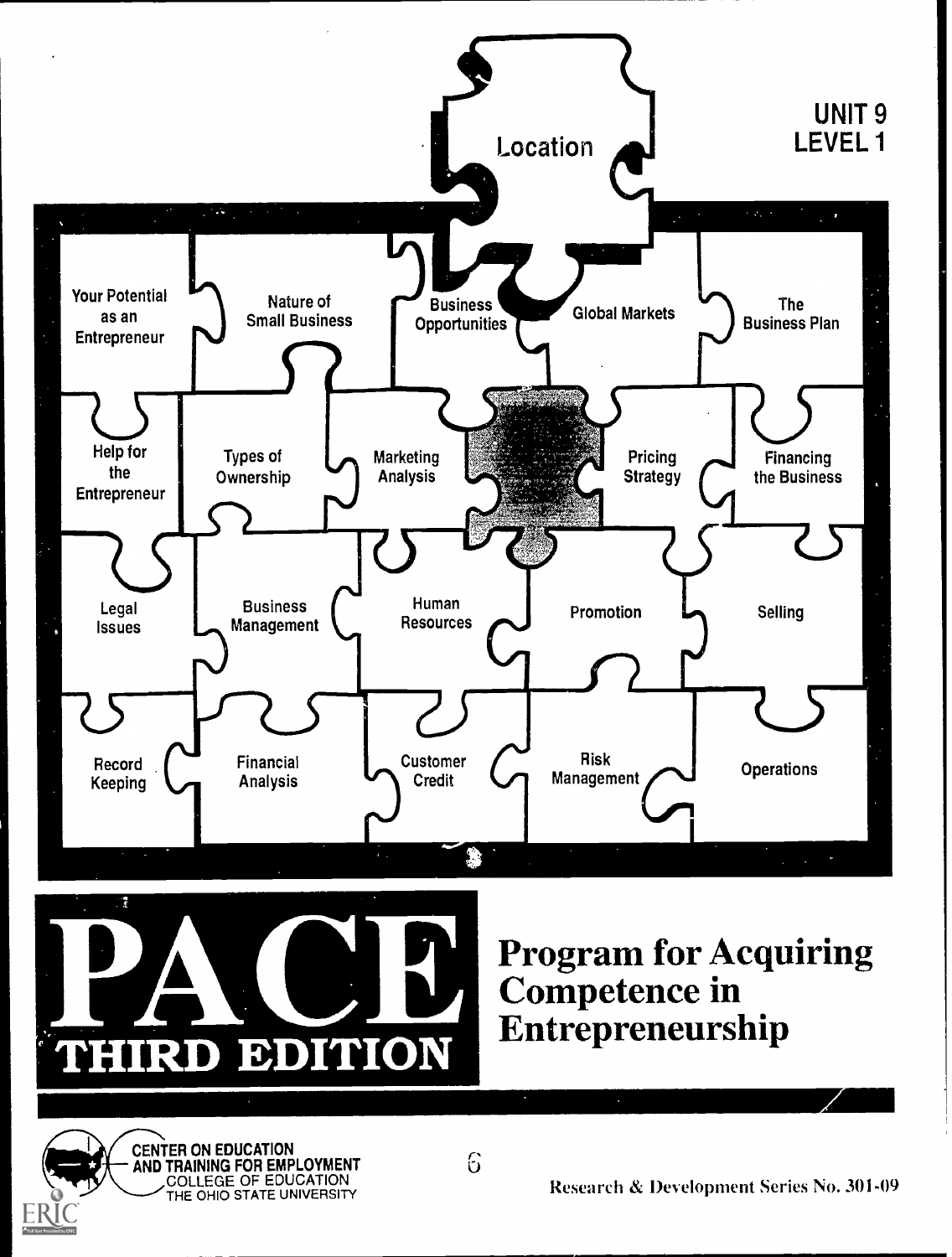## LOCATION

### BEFORE YOUR BEGIN . . .

- 1. Consult the *Resource Guide* for instructions if this is your first PACE unit.
- 2. Read What are the Objectives for this Unit on the following page. If you think you can meet these objectives now, consult your instructor.
- 3. Look for these business terms as you read this unit. If you need help with the meanings, ask your instructor for a copy of the PACE Glossary contained in the Resource Guide.

Business incubator Central shopping district Community shopping centers Forecasts Home-based business Industrial park Layout Lease/purchase terms

Manufacturing Neighborhood shopping center (strip center) Regional shopping center Retail industry Service industry Shopping centers Wholesale industry

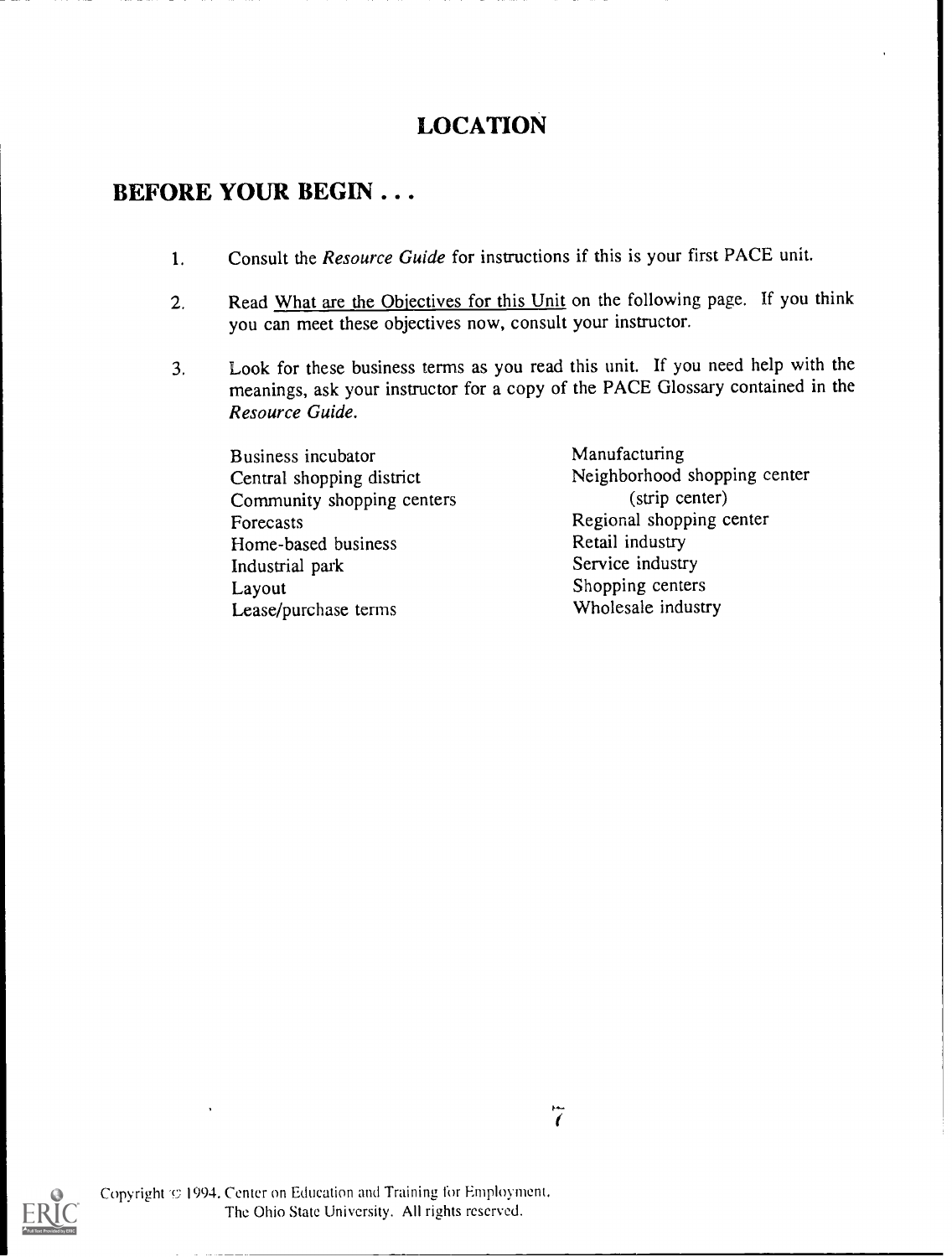### LOCATION

### WHAT ARE THE OBJECTIVES FOR THIS UNIT?

Upon completion of this unit you will be able to

- explain the importance of "place" in the marketing mix,
- identify factors that affect site choices, and
- identify sources of help available for selecting a business site.

#### WHAT IS THIS UNIT ABOUT?

 $\bf{A}$  good location strategy is perhaps the most important decision an entrepreneur has to make. It is location that allows the efficient distribution of goods and services. The small business owner must select the "right" site for the business. When asked the three most important factors that contribute to the success of a business, Conrad Hilton is said to have responded "Location, location, and most important of all, location!" It is generally agreed that, for many businesses, location is indeed an essential element in the success of a business.

This unit introduces basic ideas about the selection of a business location. Topics included in this unit are the importance of the location, general factors of site selection, specific issues to consider about the site, and special help available for selecting a site.

### HOW IMPORTANT IS LOCATION IN THE MARKETING MIX?

Selecting the location for a small business is one of the major factors in its success. The number of sales a business makes often depends on its location. Location is more important for some types of businesses than for others. The right location is very important for retail stores and service businesses, which must attract customers to their business. Clothing stores, dry cleaning establishments, and gasoline stations—all depend on customer traffic to survive. These types of businesses must locate near their customers to earn high profits.

For some types of retail and service businesses and most wholesale businesses, location is not quite as important. Generally, they don't need the visibility to attract customers. Retail stores that sell high-cost

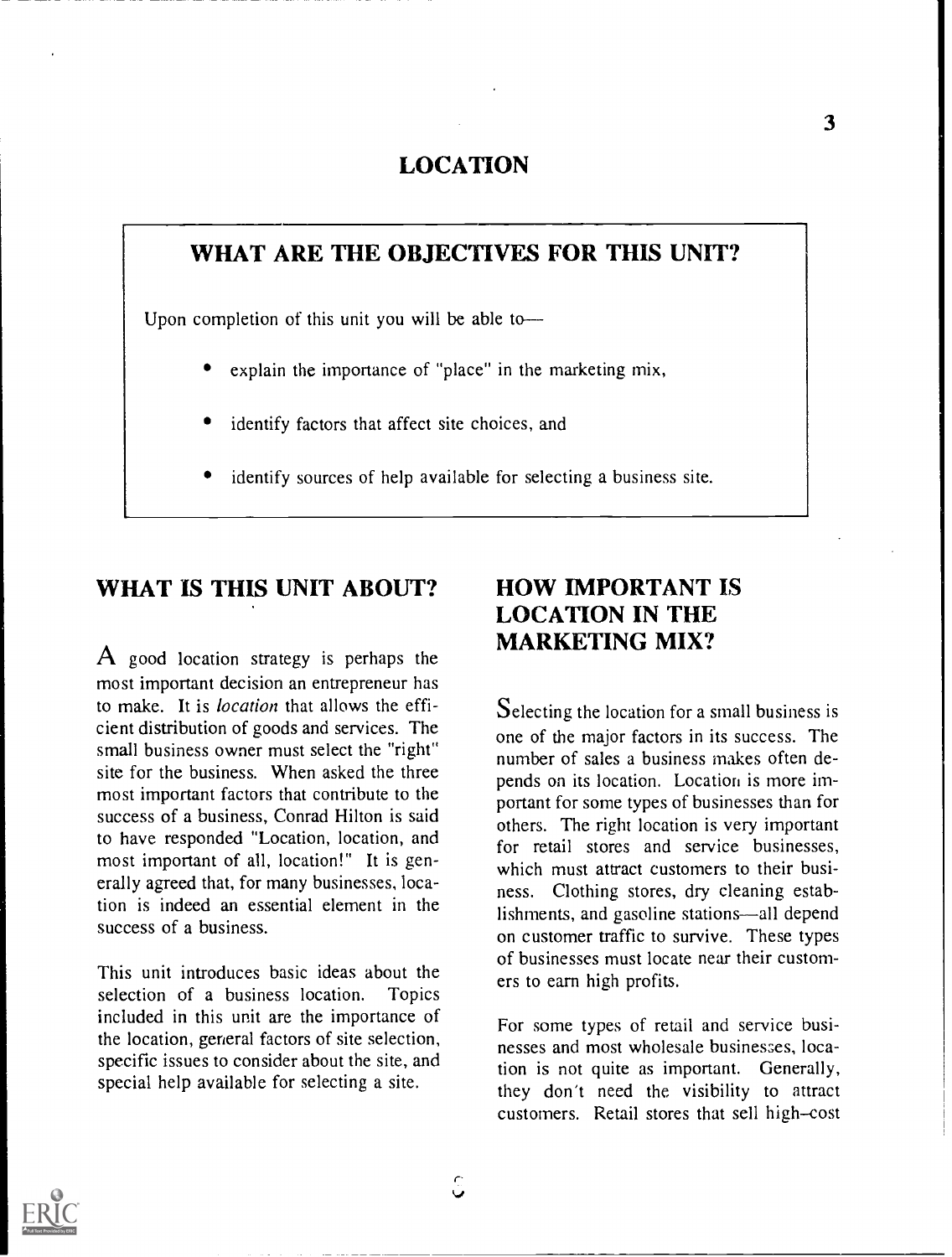items such as furniture and appliances need to draw customers to them. Service businesses, such as accounting, tax, and wholesale firms may be located "off the beaten path" and still be successful. Customers of these specialty businesses will spend time searching for the product or service that meets their particular need.

Manufacturing, construction, and some services are not interested in attracting customers on the basis of the firm's location. These types of firms find customers through either personal selling or advertising. The actual site of these businesses may be selected on the basis of costs, environmental impact, or proximity to the supply of raw materials and purchasers.

Locating a business is a very important decision. The wrong decision can cause a business to fail almost before it gets started. Often the location is chosen because a building or piece of land is vacant or because the site is located close to the home of the owner. These are poor reasons for selecting a business location. Economics, population, competition, public transportation, and physical layout are more important factors to consider. These factors combine to help the select. entrepreneur in selecting the ultimate location for the business.

### WHAT GENERAL FACTORS SHOULD BE CONSIDERED WHEN SELECTING A BUSINESS LOCATION?

Economics. A major concern when choosing a location for a small business is the economic base of the area. Why do people live in the area and what is their standard of living? Why do other businesses choose to locate in the area?

A study should be made of the industries in the area to answer the following questions:

- Does 80 percent or more of the population work in one industry or business? Or does the community have a variety of jobs and industries?
- Is industry in the area healthy?
- Is it seasonal?
- Are businesses moving in or out of the area?

You will need to study the effect these factors will have on your business.

The carning potential of people in a geographic area helps to determine the level of demand for products and services. Therefore, small business owners should gather information about *income* in the area they Specific questions to ask include these:

- What is the average income?
- What are the income levels (low, medium, high) in the area?
- What are the employment/unemployment trends?

Population. Owners of a small business should identify the groups of people from which they believe most of their customers

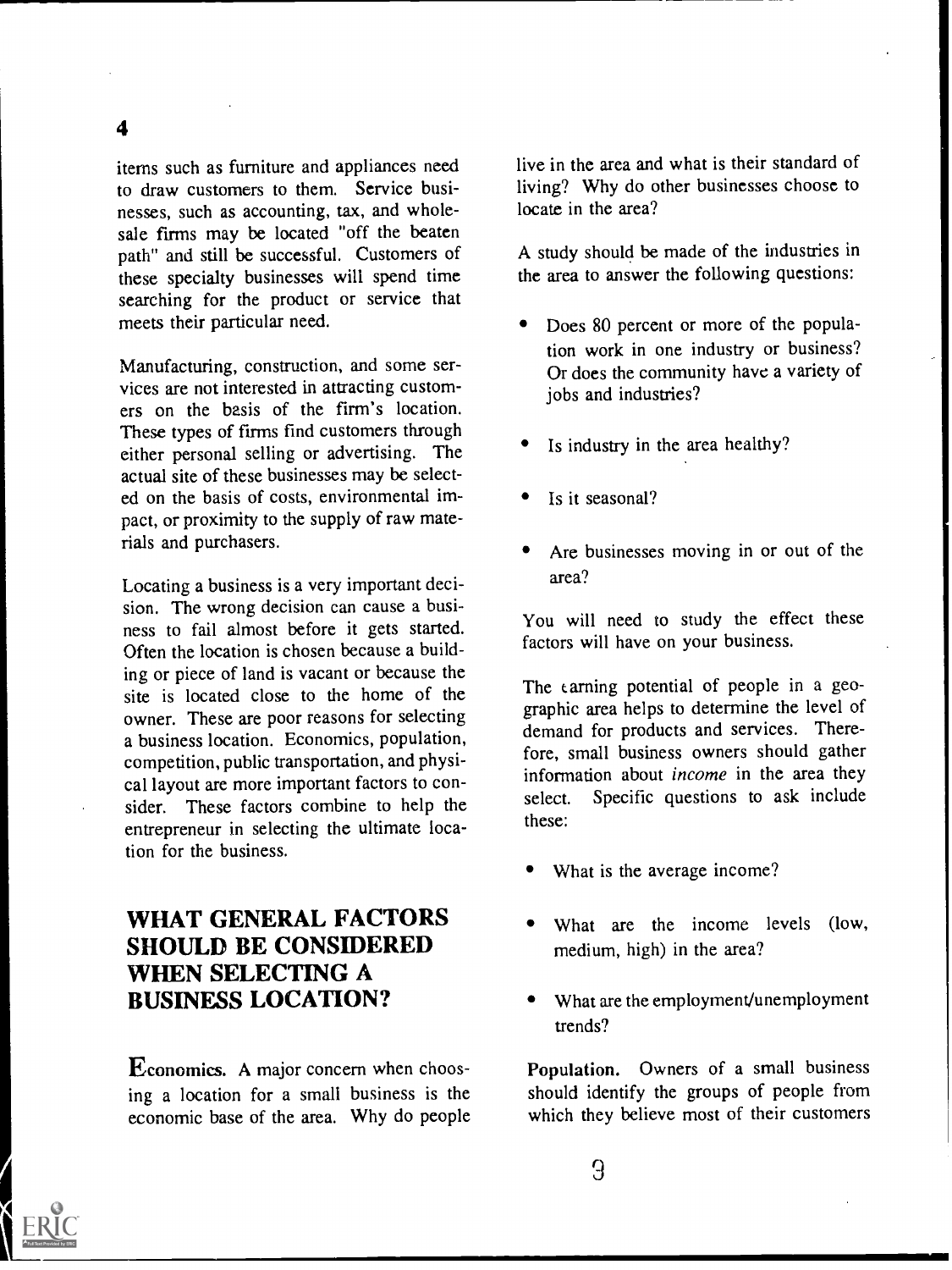#### Location Considerations



will come. For example, if you and interested in opening a compact disc store, it is competition competitions. important to know where the greatest population of teenagers and young adults is located since they buy the most discs.

Other population factors should be considered after answering questions like the following:

- How stable is the area?
- Do people move in and out regularly?
- Is the population growing or declining?
- If the area is rapidly growing, arc there a large number of young families?

Competition. Most businesses face some competition. You should study your com-Gather information on their strengths and weaknesses. Find out how many competitors exist in the area and where they are located.

You should also learn how many businesses similar to yours have opened or closed in the past two years. Indirect competition that provides similar kinds of goods and services should also be studied.

Three conditions are favorable for opening a new firm-1) there is no competition in the area; 2) the competition in the area is poorly managed; and 3) customer demand for your product is growing. A study of your competition and the market will let you know if any of these conditions exist and their states.

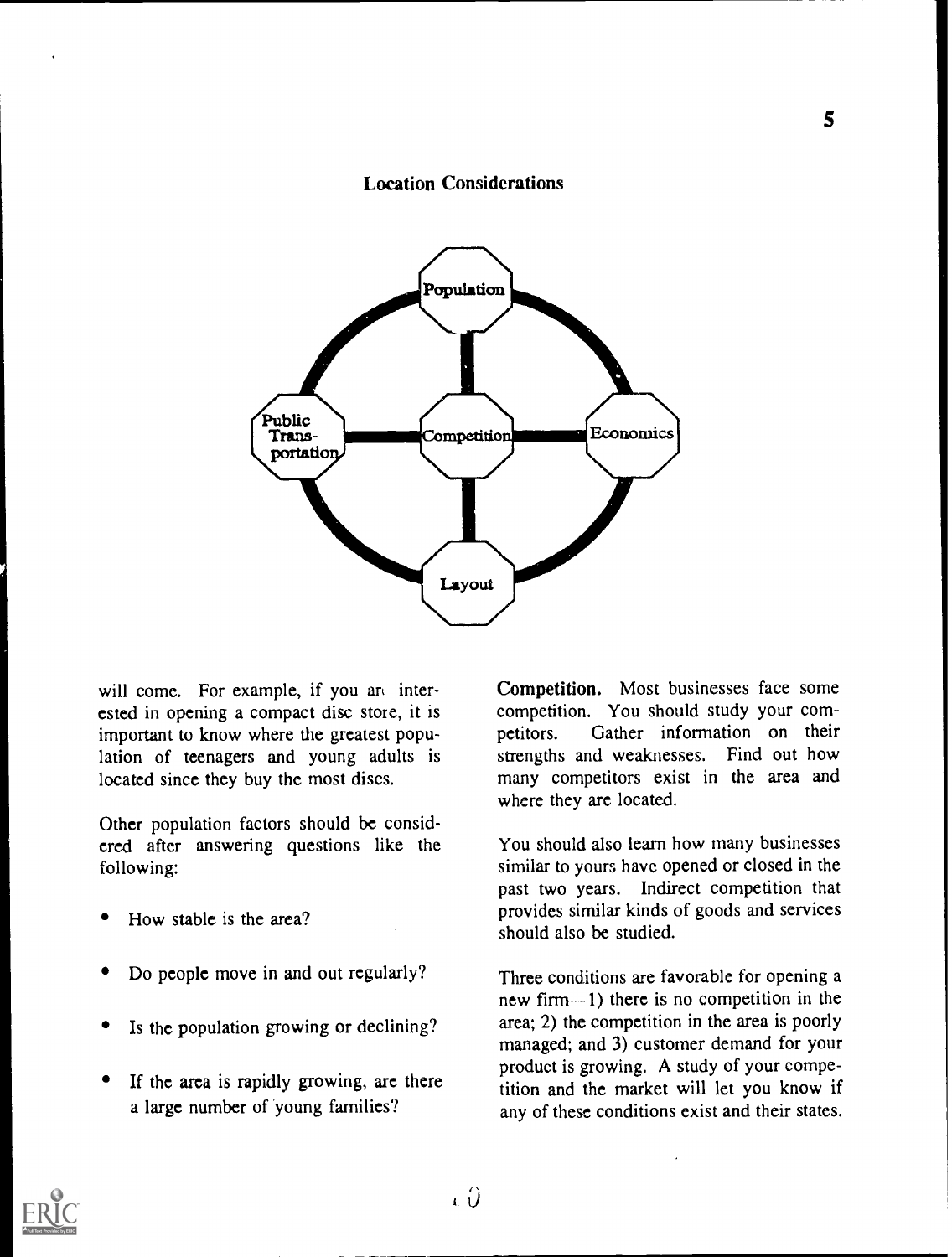Public transportation. Is public transportation an added benefit to the customers you are serving? Are there good roads available and is delivery by truck easy? Is there a subway or business line serving the area? The answer to these questions will help you understand whether your business location is adequate from a public transportation standpoint.

Layout. Entrepreneurs should carefully assess layout issues before selecting a location for their businesses. Layout refers to the physical arrangement of the business which allows workers, machinery, and equipment to operate with maximum efficiency. You would need a different layout for manufacturing operation than for an office complex. Layout considerations are particularly important when selecting sites that have previously served different functions than your own. For example, moving a retail store to a location that has served as a shipping center. You will probably need to remove walls, make additions for counters and cabinets, create shelf rpace, etc.

### WHAT SPECIFIC FACTORS SHOULD BE CONSIDERED WHEN SELECTING A BUSINESS SITE?

The type of business you choose will determine your location needs. Some basic site factors should be reviewed for each type of business. They include parking facilities, accessibility by highways or railroads, visibility from major nearby roads, costs of operating at the site, compatibility of neighboring businesses, etc. Particularly important are lease and purchase terms. Lease terms are established between the owner and the tenant. Typically, lease agreements include provisions related to use of the property, allowable changes and improvements to the property, repair and maintenance, etc.

If you purchase the building, you need to be aware of all details and restrictions in the purchasing contract. Purchase agreements cover conditions on monthly payments and obligations on the part of the buyer and seller.

For example, it is very important to know whether the lease contract can be renewed after the expiration date. You should also learn who your competitors are. For this information, you could go to your local library and obtain a map with the businesses in the area. Make sure that the map is updated and take a ride to see for yourself if new businesses have been recently opened. Make sure that parking facilities are adequate, and highways offer easy access to your location. Finally, you could check with other businesses in the vicinity to get an idea of the operating costs you will be facing.

In addition to these basic concerns, some specific questions also need to be answered. These questions depend on whether you open a retail establishment, a manufacturing firm, a wholesale business, or a service business.

Retail firms. Parking facilities and access to major roads have become a major prob-<br>lem for many retailers. Those retailers lem for many retailers. whose stores are located in shopping centers have less of a parking problem, but the rent may be higher. Pros and cons of each suitable location should be listed and referred to often.

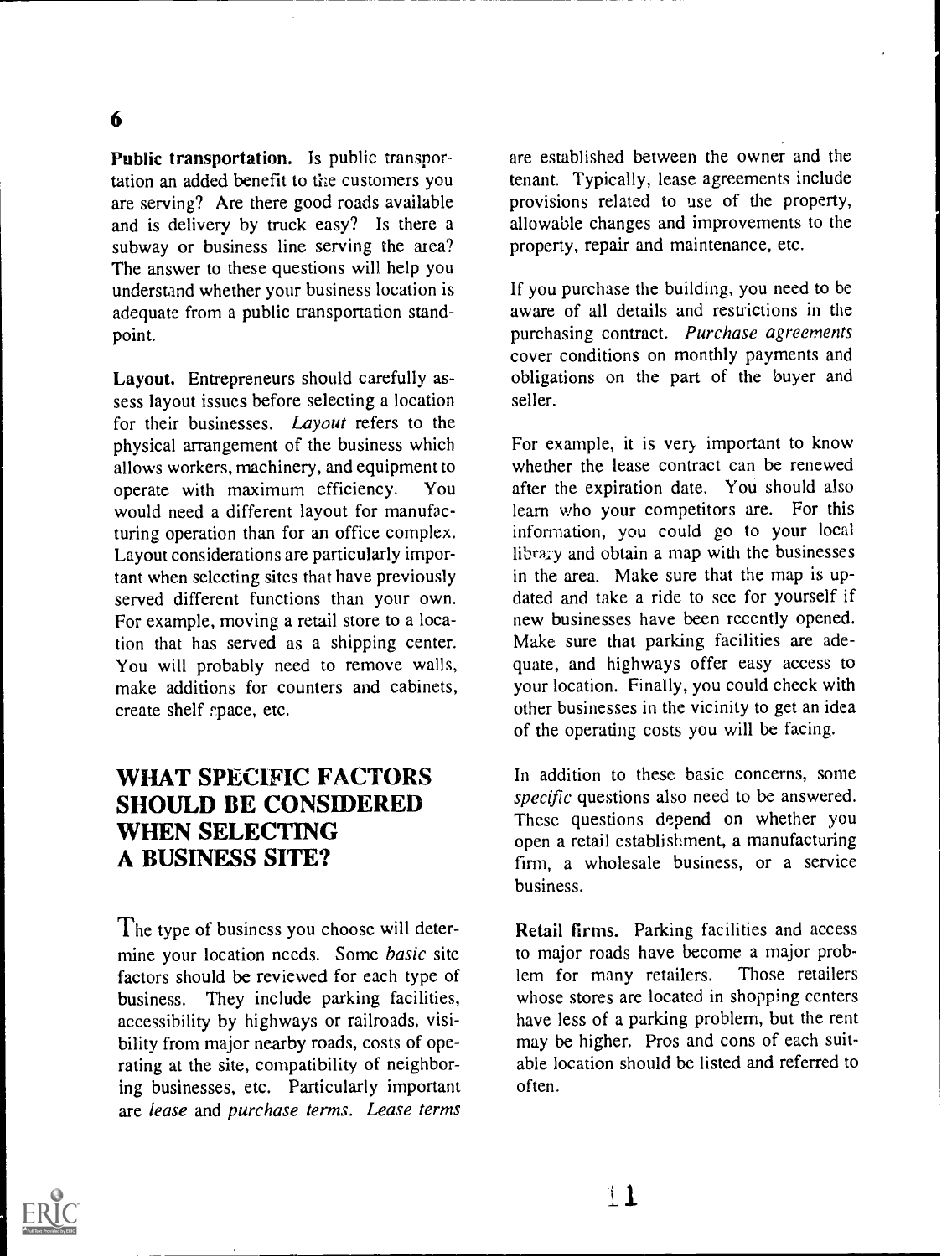Retailers need to consider the types of businesses that surround a site. Studies have shown that clothing stores should not be located next to service stations. The number of persons passing a business location on foot is also important to a retailer. It is critical to know whether pedestrians pass this site on their way to public transportation or to the local theater. The point is that people on the way to the theater may not be as likely to stop to make purchases.

No site is simply a good or bad retail location. Factors such as type of merchandise sold and the firm's policies for phone orders also are important. When you study a site, consider the type of retail business you plan to operate.

Wholesale firms. Two major factors should be considered in selecting a wholesale site. One is good transportation service, including tain inventories large enough to handle customer needs.

Most cities have zoning laws that restrict the location of wholesale firms. These laws need to be studied and understood. Wholesale firms should also be located as close as possible to their customers.

Service firms. Being close to a large shopping center is usually considered ideal for<br>service businesses. Normally, it is not Normally, it is not necessary for a TV repair shop, dry cleaner, dentist, shoe repair shop, or child-care facility to locate in high-rent locations. Customers are willing to seek out and go farther to obtain a good service, so these establishments can be somewhat "out of the way." However, even among service firms there is an important differences as to which site is better. For example, a dry cleaner locating near a grocery store and drugstore is



air, rail, and truck. The other factor includes proper facilities, which include the building, its fixtures, and public utilities. Without these advantages, a wholesaler cannot mainusually a good choice. The same location may not be good for a dentist, who does not require the traffic and the convenient dropoff

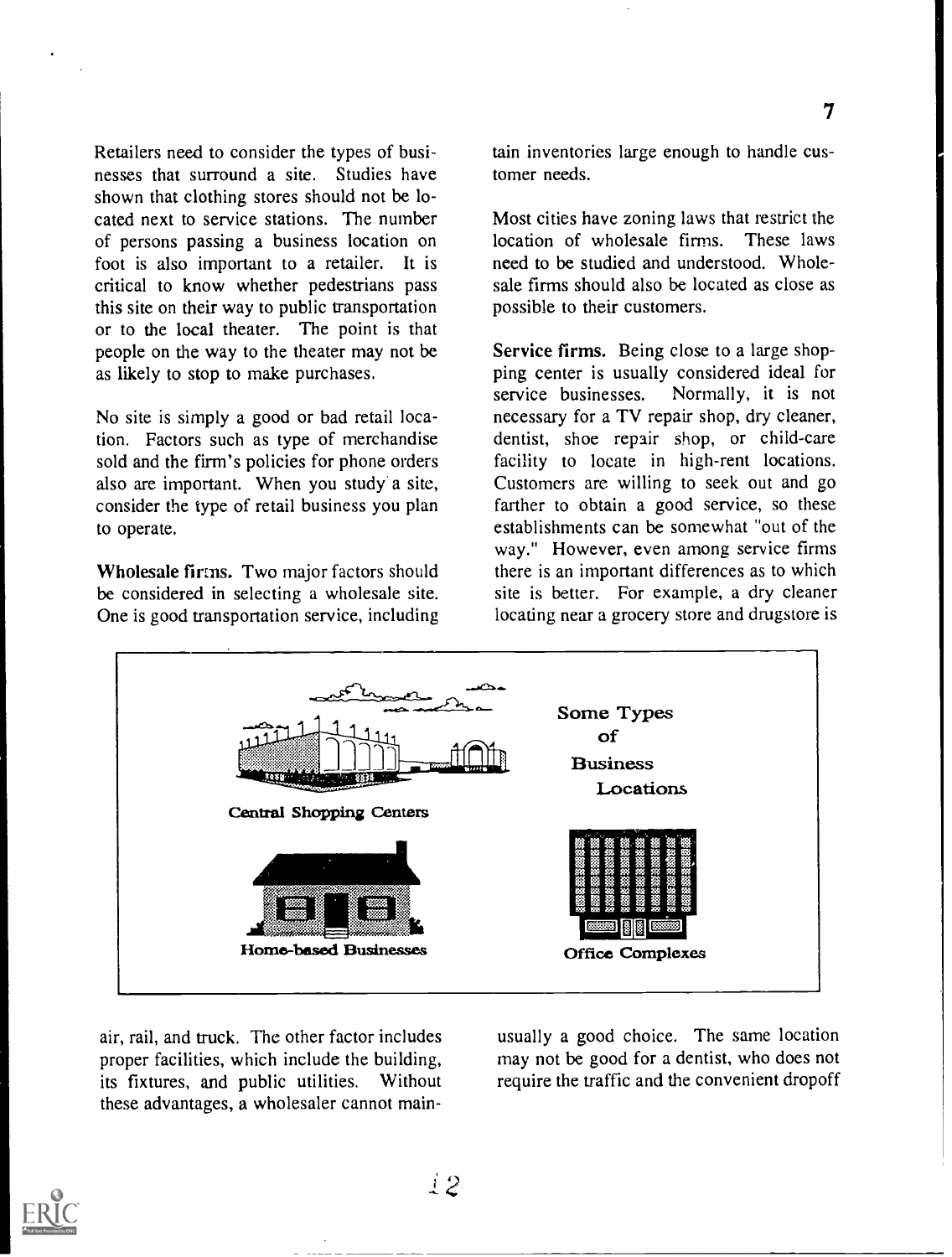point that helps make a dry cleaner successful.

Manufacturing firms. Sites that are good for manufacturing firms differ from sites that are good for retailer, wholesaler, and service firms. If you are considering opening a manufacturing firm, check into the transportation facilities and distance from raw materials. Nearness to customers, proper facilities, and zoning laws are other important factors.

The following locations have become very important within the last ten years because most cities have introduced strict zoning regulations in their plans:

- Central shopping centers
- Neighborhood shopping areas
- Shopping centers
- Industrial parks
- Factory outlet malls
- Miniwarehouse malls
- Office complexes
- Business incubators
- Executive suites
- Home-based businesses

Central shopping centers are the main shopping areas in a city or town. Central shopping centers include both private and government-managed offices, as well as retail and service establishments. Usually, a . major department store, such as Sears or J.C. Penney, will help bring customers to the other businesses in the center.

Neighborhood shopping areas tend to locate in highly-populated metropolitan areas. Small retailers, grocery stores, gas stations, hardware stores, dry-cleaners, and fast-food restaurants usually locate in these areas.

Shopping centers are located near major highways or on the outskirts of a city or town. There are three types of shopping centers: neighborhood  $cc$  -rs, community centers, and regional centers.

Neighborhood centers are also called strip centers because the stores are usually aligned. A major supermarket or department store is the largest retailer in the center. Other smaller stores sell a wide variety of services and products, such as general merchandise, books, clothes, fast-food, etc.

Community shopping centers are planned just like neighborhood shopping centers. The major difference is the fact that the driving distance from the residential areas is usually greater.

Regional shopping centers are located even further from residential areas. In addition to the department stores and small retail stores, these centers include banks, restaurants, ice cream parlors, and movie theaters.

Industrial parks provide manufacturing and wholesale firms with the location needed to attract buyers. Usually, industrial parks are located on the outskirts of a metropolitan area, where space is less expensive and zoning regulations are less strict.

Factory outlet malls are comprised of outlet stores that sell only specific manufacturer's products. These malls provide manufacturers with additional space to sell overstock and second-quality items.

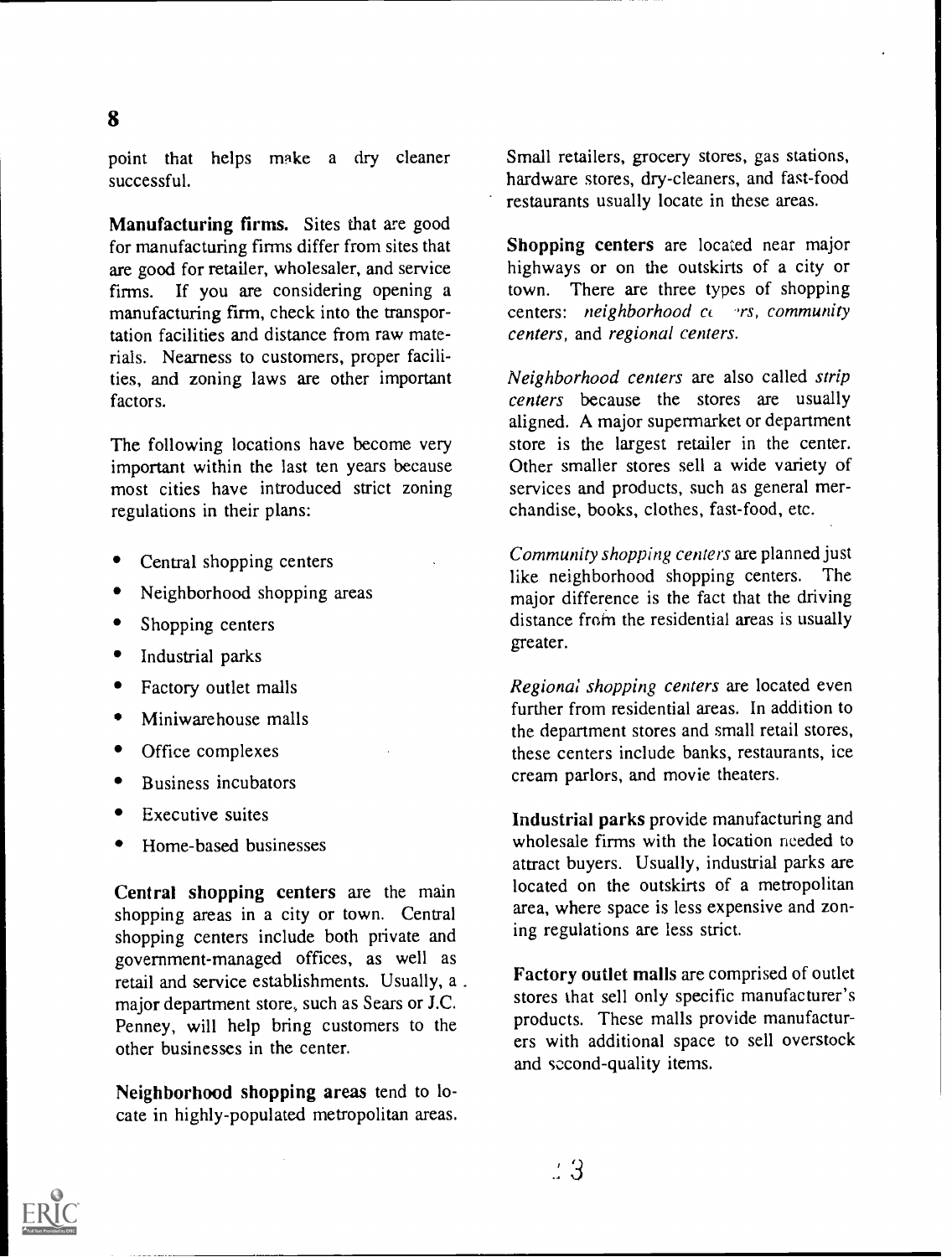Miniwarehouse malls provide small manufacturers, wholesalers, and retailers with space outside warehouse areas. This type of mall does not provide an advertising program to their tenants.

Office complexes include a wide variety of businesses in a downtown or suburban area. Examples of tenants include medical offices, accounting, tax, real estate, and law firms.

Business incubators provide small businesses with limited resources and a physical location for a limited period of time. The main advantage of business incubators is sharing many of the costs of doing business.

Executive suites include manufacturer representatives and other independent small businesses. These suites offer all the services needed to run a business (e.g., secretarial services, a meeting place, fax, word-processing services, etc.).

Home-based businesses offer the least costly way of setting up a business. If entrepreneurs do not have the money to lease or buy a property, their own homes can serve as a good alternative.

#### $\mathcal{A}$

### WHAT HELP IS AVAILABLE FOR SELECTING A BUSINESS LOCATION?

There is free or inexpensive information available to help the entrepreneur select a business location. One source of information is the annual Statistical Abstract of the United States. This document includes national data on such items as population and income.

Any city or county with a population over 25,000 is included in the County and City Data Book. This book contains the number of businesses, number of families, average personal income, and number of multifamily or single family housing units in an area.

The Survey of Current Business includes monthly sales volume figures for various products and services, as well as unemployment data and articles on timely subjects, such as changes in customer buying habits.

Information can also be obtained from other government agencies. The Department of Labor's Bureau of Labor Statistics has information on unemployment and wages. The Office of Minority Business Enterprises (OMBE) of the Department of Commerce gives information and services to minority entrepreneurs.

Locally, chambers of commerce normally have a great amount of information about the area they represent. The local bank where you might want to obtain a loan should have information on the average income of the area. It may also have economic projections.

Study the trends and gather all the data you can. Review the information you gather so you can make a good decision and select the best site.

### WHAT ABOUT THE FUTURE?

 $\overline{A}$ s you study the general and specific factors of business location, it is best to keep in mind the future of the location. Your business will be operating in the future of the

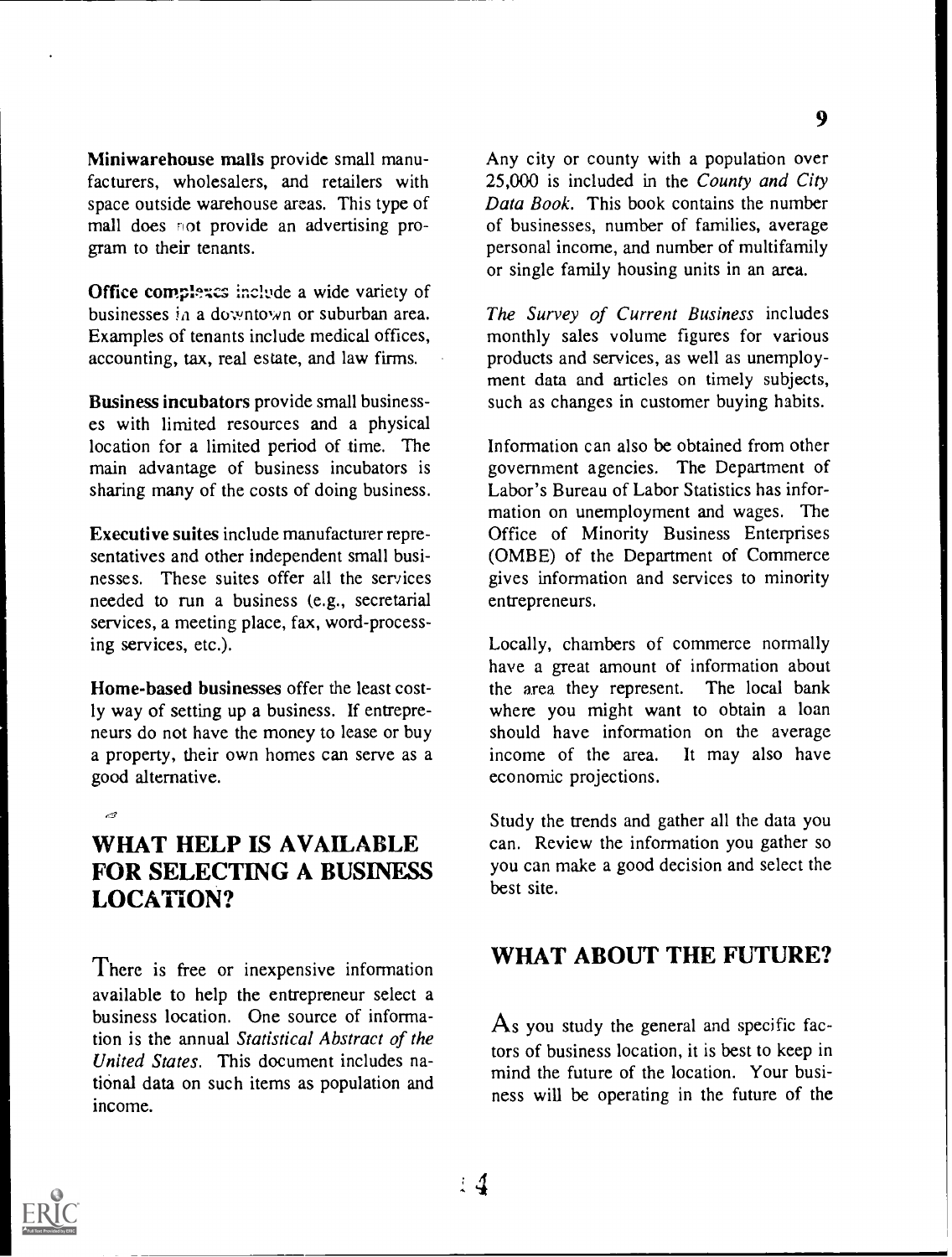location. Change occurs rapidly in today's world. Most of the information on the economy, population, and competition deals with past or present conditions. This is valuable information and should be used. But this historical information should not be used alone when selecting a business location. Search for information about future<br>plans for the area. Study the historical Study the historical information to discover trends. After you know some of the trends and plans for the area, you can make your own forecasts.

How will these forecasts affect your business? A site that is good for business today may be a better or worse site three years from now. What is the future of your business? If you do well and wish to expand, your present site may not have room for expansion. Always keep in mind the future potential of your business site and make your decisions accordingly.



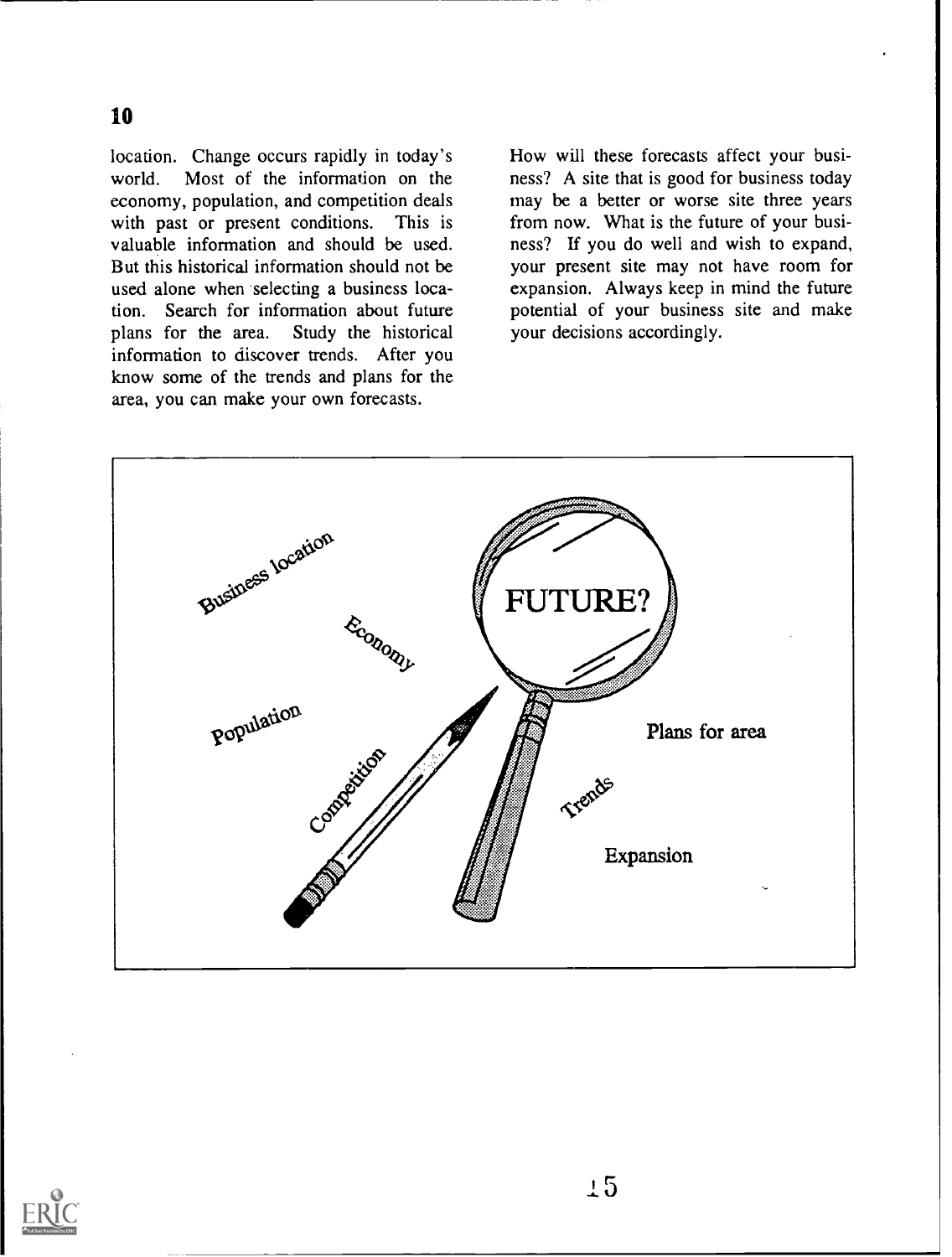### **ACTIVITIES**

The following activities are designed to help you apply what you have learned in this unit.

## INDIVIDUAL ACTIVITIES

#### A.

Interview five different owners of small businesses. Ask them (1) how important their business location is to the success of their business and (2) how they selected their present site. Compile a list of their answers and prepare a short report.

#### B.

Give some consideration as to the type of business that you think would be successful in your community. Once you have decided on a business explore potential sites in or around your community. Make a list of these sites and include reasons for the selections. Try to use locations that are actually available.

### GROUP ACTIVITIES

### A.

Work in teams of four to six. Have each person select one type of business location



central shopping district, neighborhood shopping area, shopping center, industrial park, incubator, office complex, and a home-based business. Then, interview small business owners concerning the advantages and disadvantages of their type of location. Each person should report back to the group. The group should compile a master list of advantages and disadvantages for each type of location.

#### B.

Work in teams of four to six. Each group will appoint a group facilitator (leader), a spokesperson, and a recorder to takes notes. Using a local business directory select ten distinctly different types of businesses. Although the directory lists addresses, it may be necessary to call the businesses to confirm their location. Once your group has compiled a list, begin a team discussion relating to why you think the businesses made their particular location decisions. Of the ten businesses, choose the five that your group sees as having the clearest reason for their location choices. As the class rejoins for a large group discussion, the spokesperson will present the choices and reasons for your team. Outline the basic considerations in locating a business of the type chosen, and identify places where they can get additional information.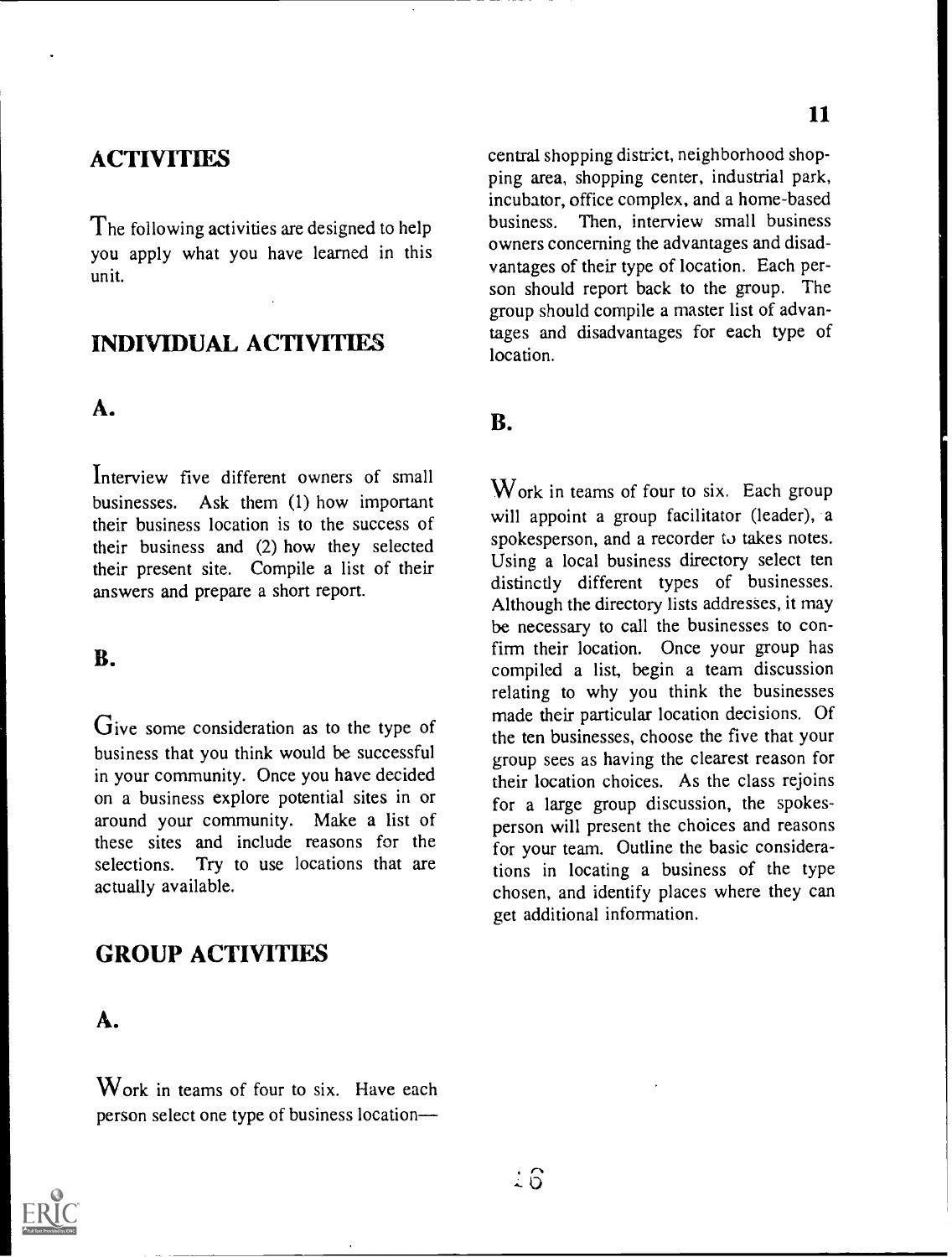# CASE STUDY

Stephen Daly became interested in computer software and hardware when his father bought him a personal computer for use in his college business courses. He has since learned two computer languages and is very familiar with how computers can be used in small businesses.

Stephen's best friend has just graduated from the local technical college with a degree in electronics. Both friends are interested in starting a business selling and servicing small computers for home and business use. They know the location of the business is very important, but they don't know what to consider when selecting a business site.

### DISCUSSION QUESTIONS

- 1. What general factors about business location should Stephen and his friend understand be $\iota$ ore deciding to open their computer business?
- 2. What are some basic and specific factors they should consider?
- 3. Where can they obtain additional information?



#### 12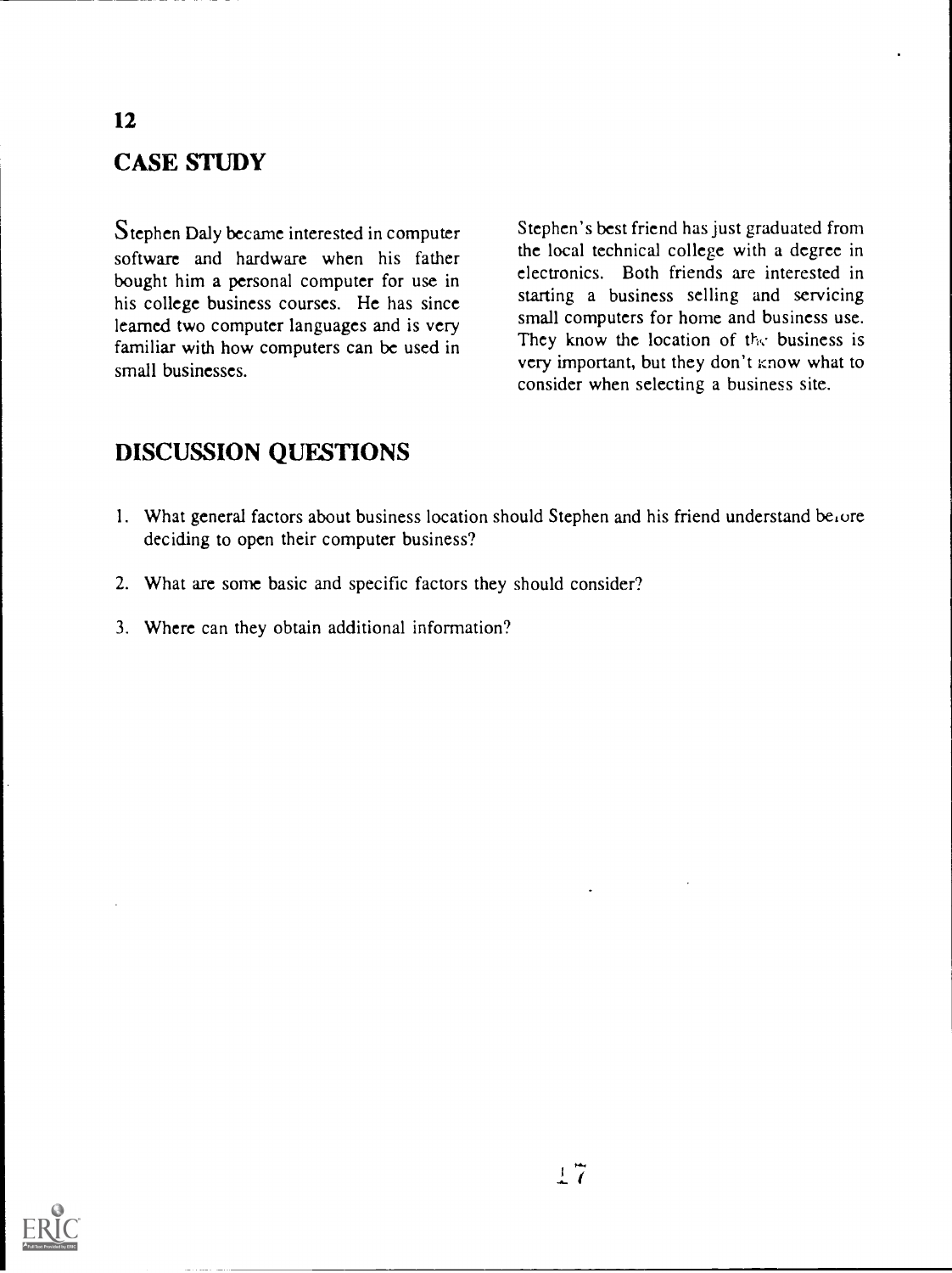### ASSESSMENT

Read the following questions to check your knowledge of the topics presented in this unit. When you feel prepared, ask your instructor to assess your competency on them.

- 1. Explain the importance of "location" in the marketing mix.
- 2. Describe the process of exploring sites for new businesses.
- 3. Identify several factors that affect site selection.

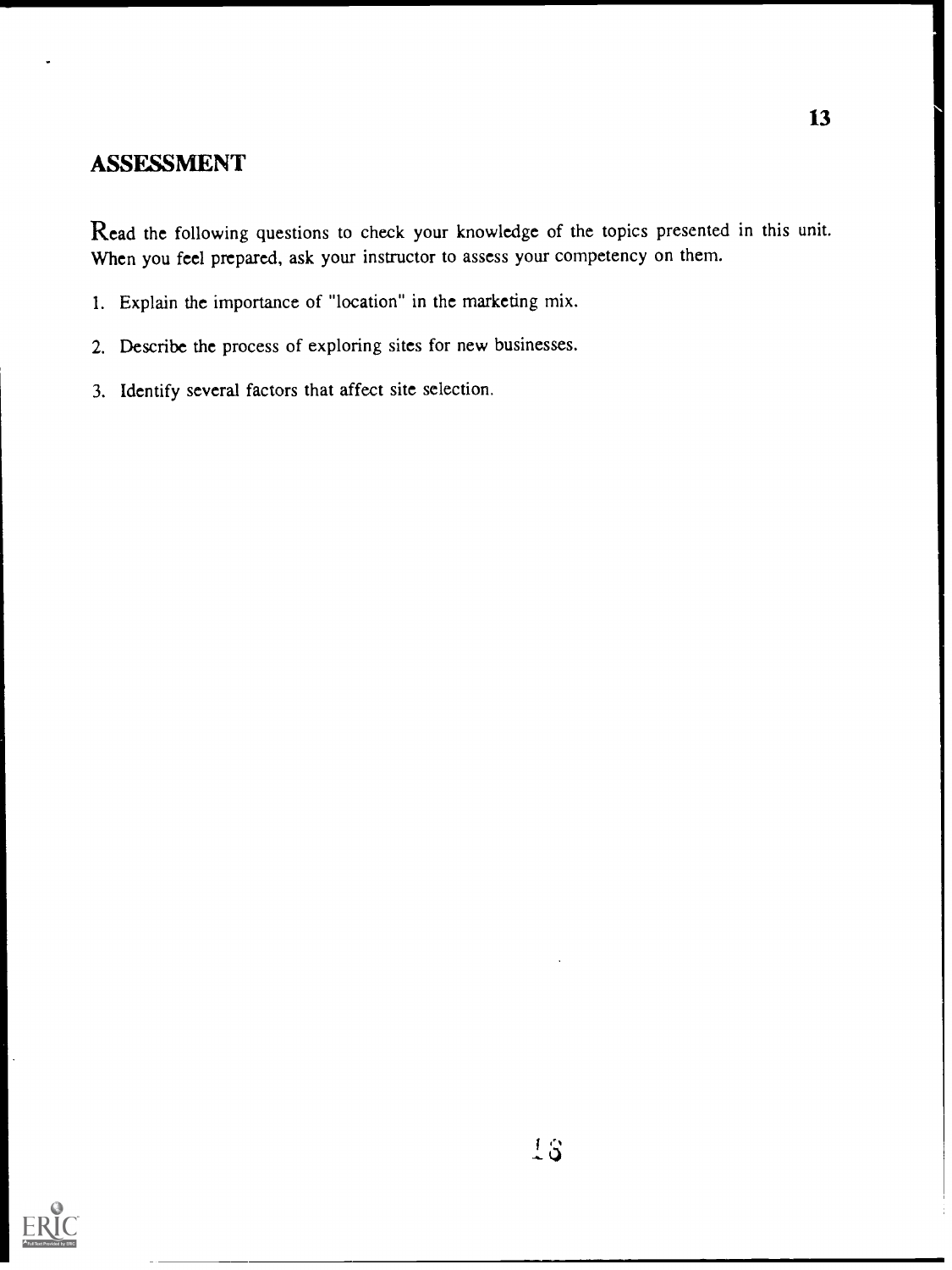### **REFERENCES**

Burstiner, I. The Small Business Handbook. Englewood Cliffs, NJ: Prentice Hall, 1989.

Ghosh, A., and McLafferty, S. Location Strategies for Retail and Service Firms. Lexington, MA: D.C. Heath and Company, 1987.

Greenfield, W. Developing New Ventures. New York, NY: Harper & Row, 1989.

Megginson, L., et al. Successful Small Business Management. Homewood, IL: Irwin, 1991.